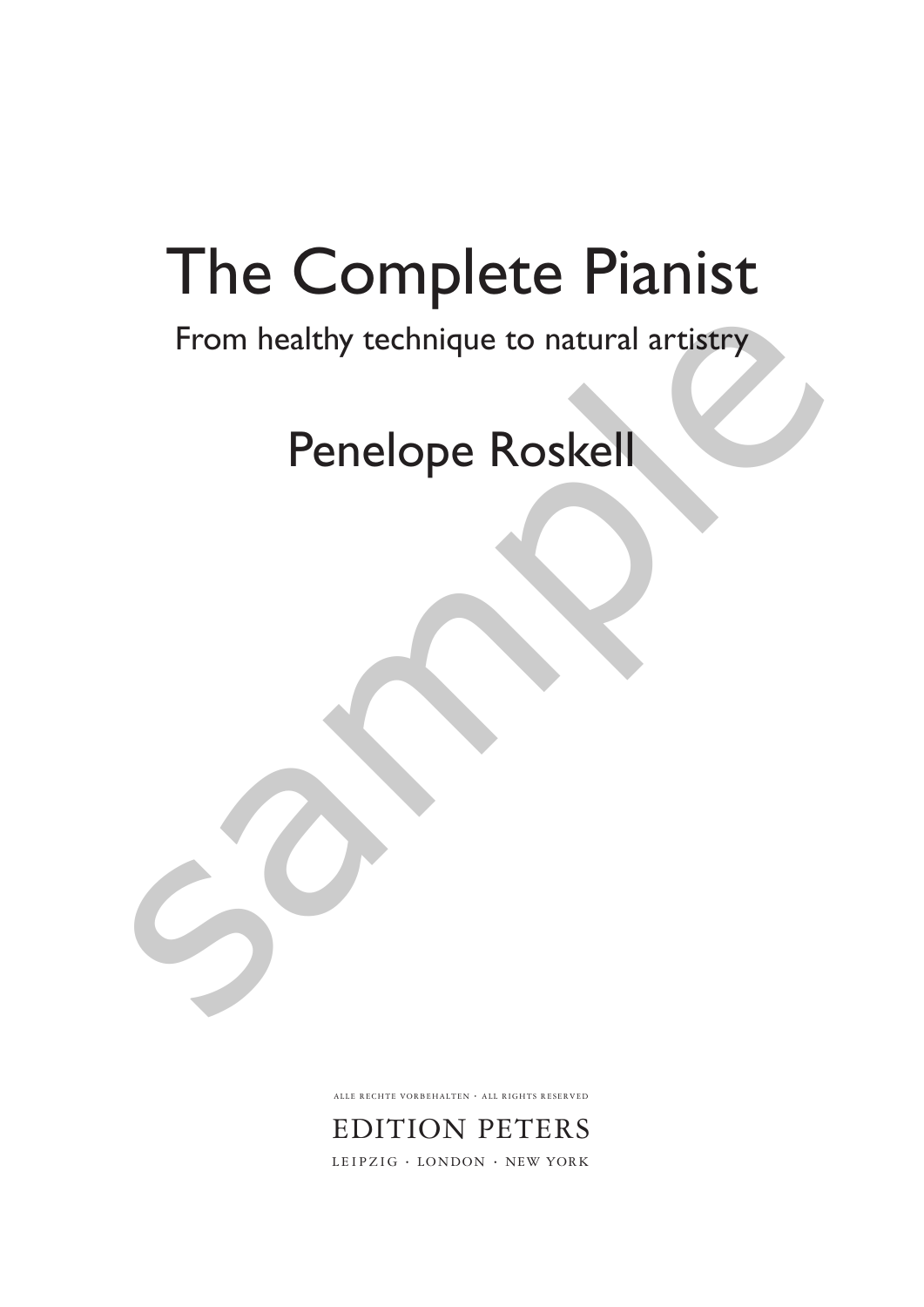# **CONTENTS**

| Practising: healthy, effective and inspired resources and services of the services of the services of the services of the services of the services of the services of the services of the services of the services of the serv |  |
|--------------------------------------------------------------------------------------------------------------------------------------------------------------------------------------------------------------------------------|--|
|                                                                                                                                                                                                                                |  |

# **HEALTHY TECHNIQUE**

| <b>HEALTHY TECHNIQUE</b>                                                                                                                                                                                                       |  |
|--------------------------------------------------------------------------------------------------------------------------------------------------------------------------------------------------------------------------------|--|
|                                                                                                                                                                                                                                |  |
|                                                                                                                                                                                                                                |  |
|                                                                                                                                                                                                                                |  |
|                                                                                                                                                                                                                                |  |
|                                                                                                                                                                                                                                |  |
|                                                                                                                                                                                                                                |  |
|                                                                                                                                                                                                                                |  |
|                                                                                                                                                                                                                                |  |
|                                                                                                                                                                                                                                |  |
|                                                                                                                                                                                                                                |  |
|                                                                                                                                                                                                                                |  |
|                                                                                                                                                                                                                                |  |
| Elongating and releasing Fig. (1997). The contract of the contract of the contract of the contract of the contract of the contract of the contract of the contract of the contract of the contract of the contract of the cont |  |
|                                                                                                                                                                                                                                |  |
|                                                                                                                                                                                                                                |  |
|                                                                                                                                                                                                                                |  |
|                                                                                                                                                                                                                                |  |
|                                                                                                                                                                                                                                |  |
|                                                                                                                                                                                                                                |  |
|                                                                                                                                                                                                                                |  |
|                                                                                                                                                                                                                                |  |
|                                                                                                                                                                                                                                |  |
|                                                                                                                                                                                                                                |  |
|                                                                                                                                                                                                                                |  |
| Ergonomic fingering business and a series of the series of the series of the series of the series of the series of the series of the series of the series of the series of the series of the series of the series of the serie |  |
|                                                                                                                                                                                                                                |  |
|                                                                                                                                                                                                                                |  |
|                                                                                                                                                                                                                                |  |
|                                                                                                                                                                                                                                |  |
|                                                                                                                                                                                                                                |  |
|                                                                                                                                                                                                                                |  |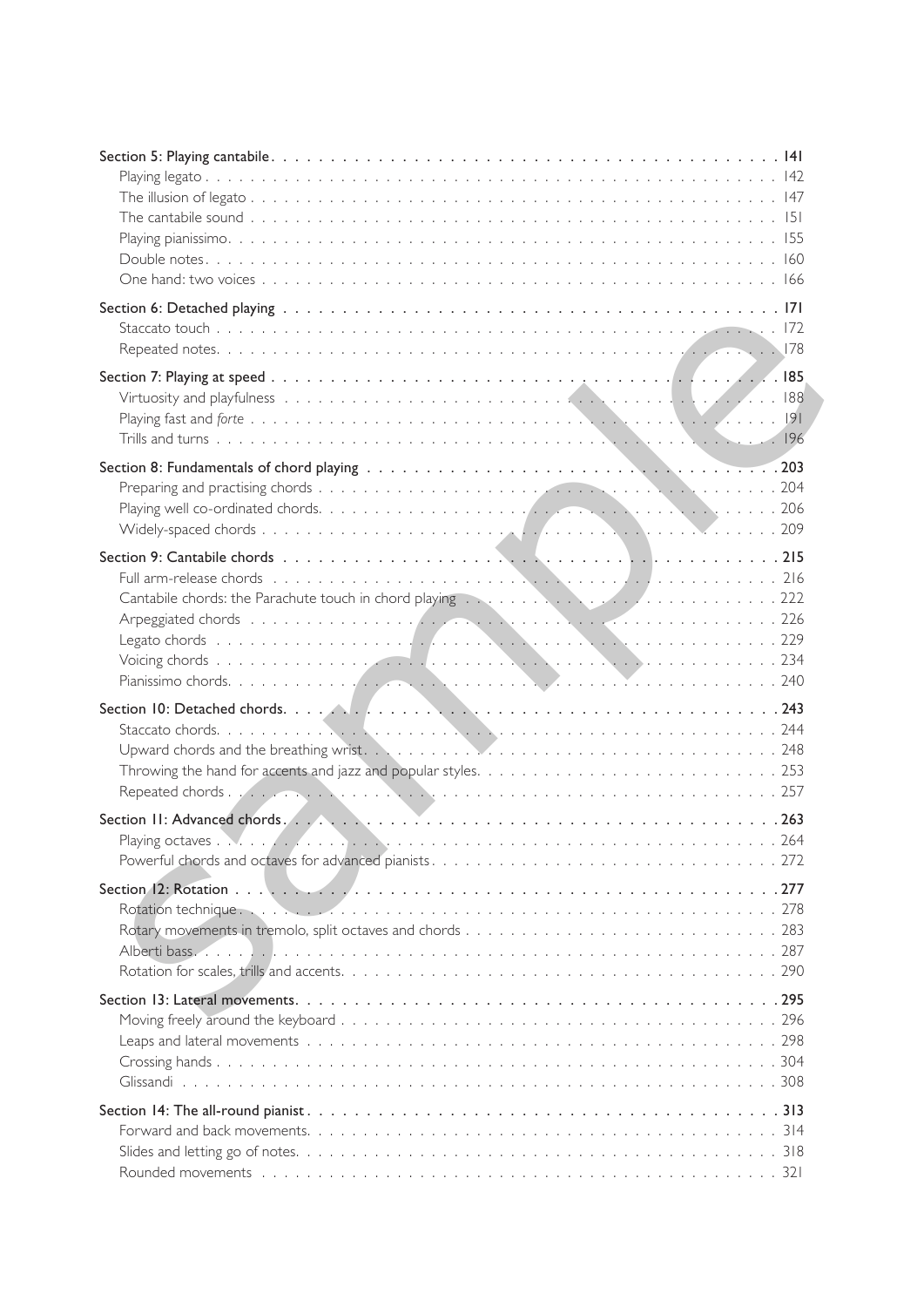# **NATURAL ARTISTRY**

| Preparing concertos Andrea March 2014 (1994) 1996 (1996) 1997 (1998) 1998 (1998) 1999 (1998) 1999 (1998) 1999 (1999) 1999 (1999) 1999 (1999) 1999 (1999) 1999 (1999) 1999 (1999) 1999 (1999) 1999 (1999) 1999 (1999) 1999 (199 |  |
|--------------------------------------------------------------------------------------------------------------------------------------------------------------------------------------------------------------------------------|--|
|                                                                                                                                                                                                                                |  |
|                                                                                                                                                                                                                                |  |
| Preparing a piece. (and a contract of the contract of the contract of the contract of the contract of the contract of the contract of the contract of the contract of the contract of the contract of the contract of the cont |  |
|                                                                                                                                                                                                                                |  |
|                                                                                                                                                                                                                                |  |
|                                                                                                                                                                                                                                |  |
|                                                                                                                                                                                                                                |  |
|                                                                                                                                                                                                                                |  |
| <b>HEALTHY AND INSPIRED PERFORMANCE</b>                                                                                                                                                                                        |  |
|                                                                                                                                                                                                                                |  |
| 102                                                                                                                                                                                                                            |  |

# **HEALTHY AND INSPIRED PERFORMANCE**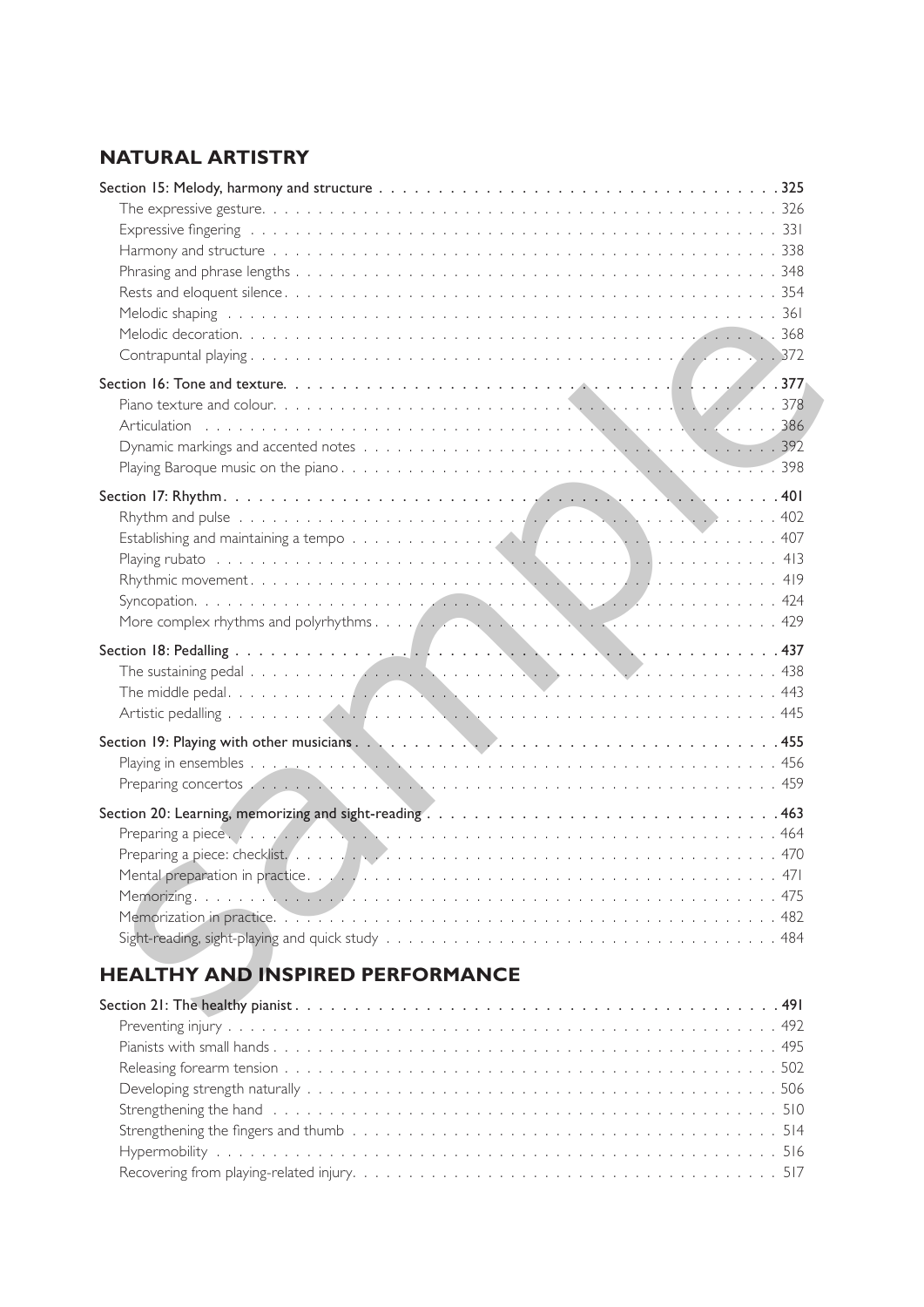| Acknowledgements                                                                                                                                                                                                                                                                      |
|---------------------------------------------------------------------------------------------------------------------------------------------------------------------------------------------------------------------------------------------------------------------------------------|
| Many thanks to:                                                                                                                                                                                                                                                                       |
|                                                                                                                                                                                                                                                                                       |
| Linda Hawken, Managing Director of Edition Peters Europe, for supporting this massive project, and Andrew Hanley, editor, and Marc Dooley<br>and the video team for their meticulous attention to detail.                                                                             |
| Ernest Keeling, Oliver Griffiths, Dr Marie McKavanagh and Mr Mark Phillips for help on medical, anatomical and postural matters.                                                                                                                                                      |
| The many friends, colleagues and students who have commented on sections of the book, in particular: Sulamita Aronovsky, Angela Benson,<br>Alison Bestow, Leon Cohen, Richard Dinsmore, Gina Fergione, Louissa Galenski, Ben Gardner, Eve Glynne-Jones, Emma Griffiths, Sofia Guerra, |

#### Acknowledgements

#### Many thanks to:

The many friends, colleagues and students who have commented on sections of the book, in particular: Sulamita Aronovsky, Angela Benson, Alison Bestow, Leon Cohen, Richard Dinsmore, Gina Fergione, Louissa Galenski, Ben Gardner, Eve Glynne-Jones, Emma Griffiths, Sofia Guerra, Madelaine Jones, Jane Lakey, Jenny Macmillan, Margaret Miller, Charles Owen, Marina Salzedo, Ruth Schulten, Philip Southworth, Beate Toyka, Claire Vane, Richard Wharton, Lilian Wilson.

Peter Owens, George Alagiah, Trinity Laban Conservatoire of Music and Dance recording studio and Rodney Davidson, piano technician, for supporting the production of this book.

Alan Watson for kindly allowing me to reproduce the illustrations from his book *Biology of Musical Performance and Performance-Related Injury*.

All the teachers and colleagues who have supported me in my work.

All students past and present who have acted as 'guinea-pigs' for the exercises in this book.

Richard, Oliver and Emma Griffiths for their invaluable advice and unfailing support.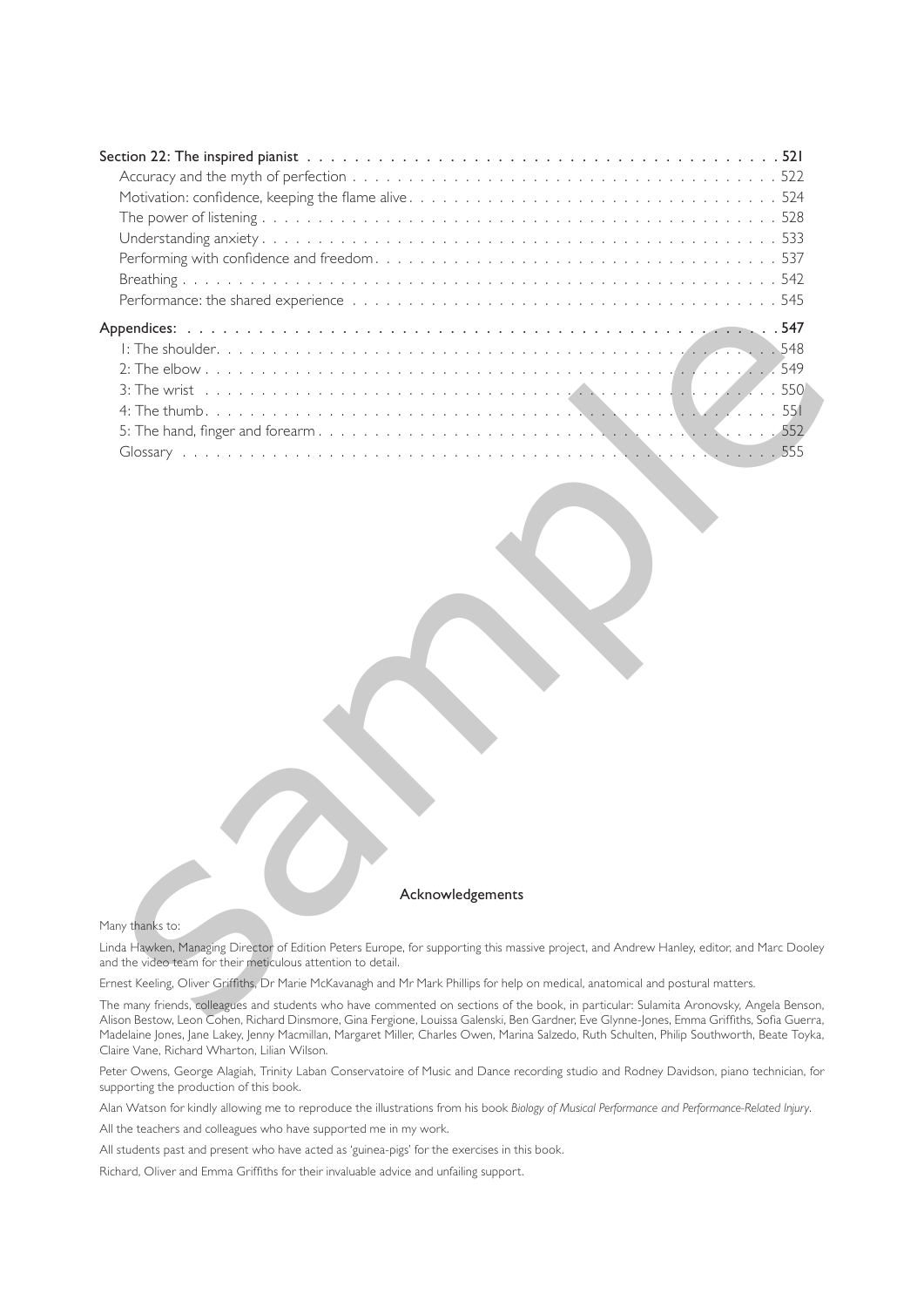# **Why I wrote this book**

*The Complete Pianist* grew out of my own experiences as a pianist and piano teacher. In it I describe my approach to piano playing, which is based not only on 40 years' experience of professional playing and teaching, but also on many years of research into anatomy, yoga and other techniques.

As a young pianist, I had a natural talent and passion for playing and performing. My first teacher was a former Matthay student who gave me a strong foundation in healthy playing. However, when I became a full-time music student, I developed back ache, forearm tension and severe thumb pain (De Quervain's tenosynovitis) after practising Liszt's second piano concerto with a faulty octave technique. The tension I experienced also adversely affected my sound and restricted my natural ease of expression. I sought advice from teachers and read most of the available books, but couldn't find the practical step-by-step guidance I needed to resolve my particular problems. I had to stop playing for several months and, for some years afterwards, had to choose repertoire carefully.

My injury, however, triggered a life-long mission to uncover a healthier approach to playing the piano, which balances and co-ordinates the body to achieve the fullest musical expression with the minimum of effort.

I studied with some great piano teachers from diverse schools of teaching – pupils of Schnabel, Neuhaus, Cortot, Arrau, Busoni and Edwin Fischer. Their advice was musically inspiring, but often technically contradictory, so I decided to return to first principles in order to develop my own approach. I worked closely with a cranial osteopath and a yoga teacher, as well as attending classes in Alexander Technique, Tai Chi and the Feldenkrais Method. Most importantly, however, I observed, analyzed and experimented with every aspect of my own playing, searching for the basic principles which underlie a sound, healthy, expressive technique. I gauged the success, or otherwise, of any new idea by the musical result: if the sound was more beautiful and expressive, and if I could play passages with greater ease, I knew that I was on the right track. usive user or as usive, foundalon in healthy bying, However, when I beauting all lating models. The particular whole the constraints are a single points of the particle in the particle of the constraints are a statificatio

I shared each new discovery with my students, who ranged from the naturally very gifted to the struggling; from very flexible to very stiff; from pianists with large, strong hands to students with tiny, weak or injured hands; from the poet to the virtuoso. The more students I taught, the more I found the same problems recurring: physical tension, weakness or lack of co-ordination resulting in uniform, dull or harsh sound; performance anxiety, often linked to an apparent lack of musical conviction. I started to search for universal solutions to all the most common problems, technical and musical, and to try to find the most effective way to convey these ideas to my students.

I knew from my own experience that it wasn't enough just to tell students to practise more: I needed to be able to explain to them precisely what physical movements to use in each passage and also why. I devised exercises for my students; most of these exercises were based on the natural flowing movements that we use in everyday life. If an exercise proved useful for a number of students, I continued to refine it until I felt it demonstrated the point clearly and effectively, and produced the most expressive sound.

To develop my understanding further, I studied anatomy of the hand and arm and worked closely with medical professionals from the British Association for Performing Arts Medicine, who frequently refer injured pianists to me. Working with pianists with playing-related injuries has become an important part of my work. The challenge of searching for a root cause and devising suitable exercises to address each problem has helped me develop an eye, as well as an ear, for the slightest imbalance which may, over a number of years, have developed into a major problem.

More recently, I compared my own research against the work of the renowned pedagogues of the past. I found that some of my own ideas were mirrored by other writers who, although using a different approach, based their work on similar principles. Much of my research and the material in this book is, however, completely new and, I hope, ground-breaking.

I have been writing this book for more than fifteen years – during that time some of the material has been made available through magazine articles. Now, for the first time, it is finally ready to be brought together in print.

The writing has been a lengthy, at times daunting, but ultimately a very satisfying journey. In this book I now share the results of a lifetime of original research in the hope that my knowledge and experience will benefit and inspire others and help them to realize their full potential at the piano.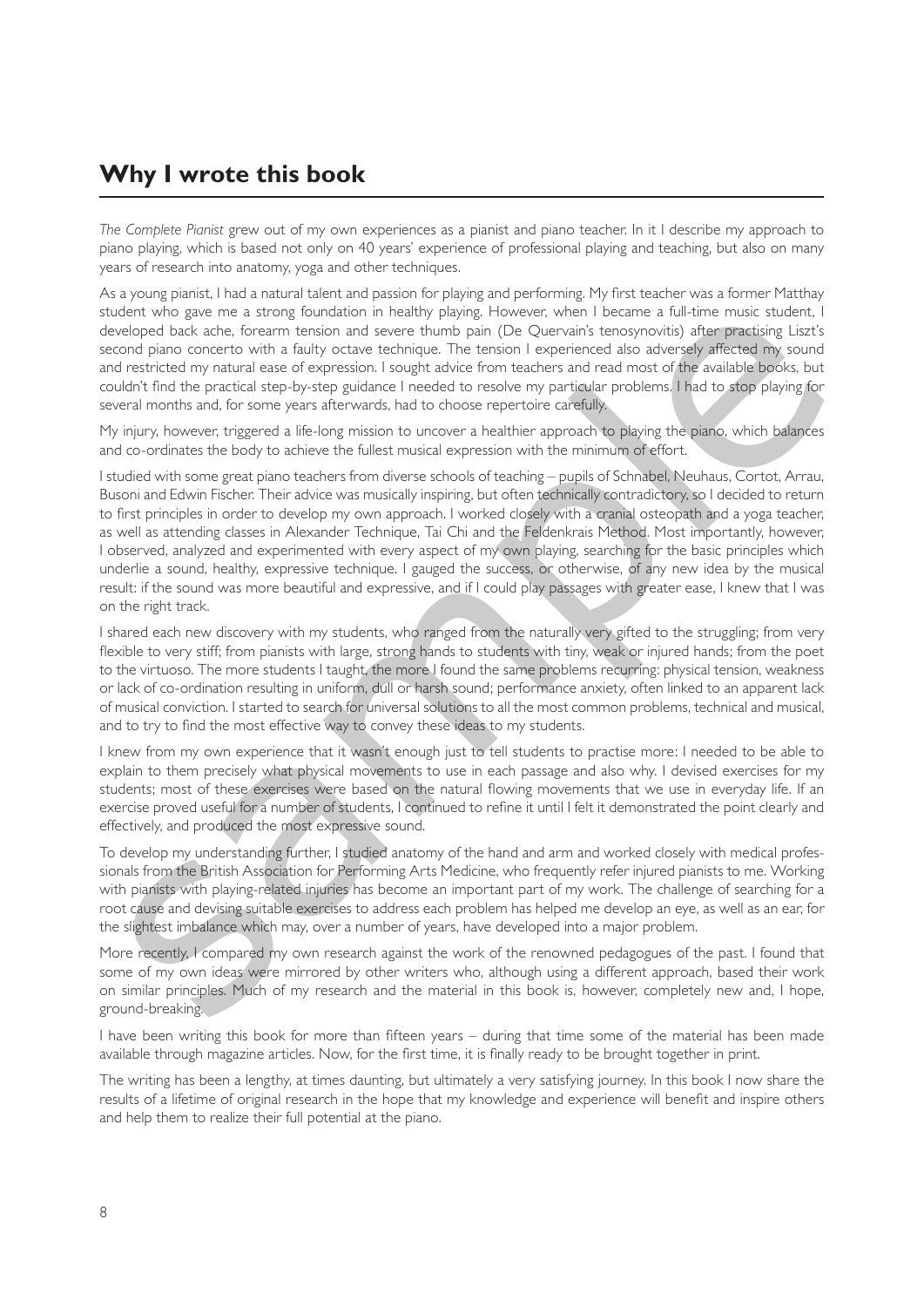# **Ergonomic fingering**

A thorough understanding of the principles of fingering is vital for good piano playing. Good fingerings make everything easier; without them, pianists often waste hours of practice time trying to remedy a problem which could have been averted much earlier. By choosing the best, most ergonomic fingerings at the earliest opportunity, pianists train their fingers to become familiar with patterns which then become embedded into the 'muscle memory'. Secure fingerings ensure a much more secure performance.

I find the best way to learn the principles of natural, ergonomic fingerings is through the understanding of fingerings for scales and arpeggios, which form the backbone of so much of our musical language. Some years ago, however, it became clear to me that many scales and arpeggio fingerings currently in use were far from ideal: they do not respect the natural curvature of the hand, or take into account how the hand relates to the white and black keys on the piano. They also often place the thumb on the wrong note, forcing the hand to twist and turn unnecessarily. In my book, *The Art of Piano Fingering: a new approach to fingering scales and arpeggios*, I revised the fingerings for every scale and arpeggio. The recommendations I made then still stand, and are as important for pianists as they were then. since in in control of the control of the control of the control of the control of the control of the control of the control of the control of the control of the control of the control of the control of the control of the

In this chapter I will look at some fundamental principles which lie at the heart of good fingering, particularly in relation to scales and arpeggios.

#### The hand at the keyboard

The first major composer to look in depth at the anatomy of the hand and how it relates to the keyboard was Chopin. In his very first lessons to new students, he would begin by demonstrating, for instance, how Example 1a is much easier to play and falls more naturally under the hand than Example 1b:



This is because the second, third and fourth fingers are much longer and fall naturally onto black notes, whereas the thumb and fifth finger naturally incline towards the white notes. In Example 1a, each finger is evenly curved. This could be summarized as:

#### *Summary 1: The thumb and fifth finger prefer white notes, the longer fingers prefer black notes.*

Chopin would then demonstrate how much easier it is to play the scale of B major than C major because the thumb passes much more readily under the hand *after a black note* than after a white note. This is a very basic principle of fingering which is so much second nature to us that we are often not even aware that we are doing it. (Who, for instance, would play the scale of E flat major, right hand, starting with the thumb?)

*Summary 2: The thumb passes more easily under fingers playing black notes* 

#### Ergonomic scale fingerings

video 4.01 *available at* editionpeters.com/ online demo In many commonly-used scale fingerings, however, the thumb is positioned on the wrong note of the scale, causing awkward and unnecessary twisting movements. This can be demonstrated well in the left hand scale of D major. Traditionally, the scale has been taught starting on the fifth finger:

completepianist Example 2a



Notice how the third and fourth ('bridge') fingers play white notes and that the thumb passes under them rather awkwardly; the hand keeps twisting out of alignment, and the elbow tends to weave around. With the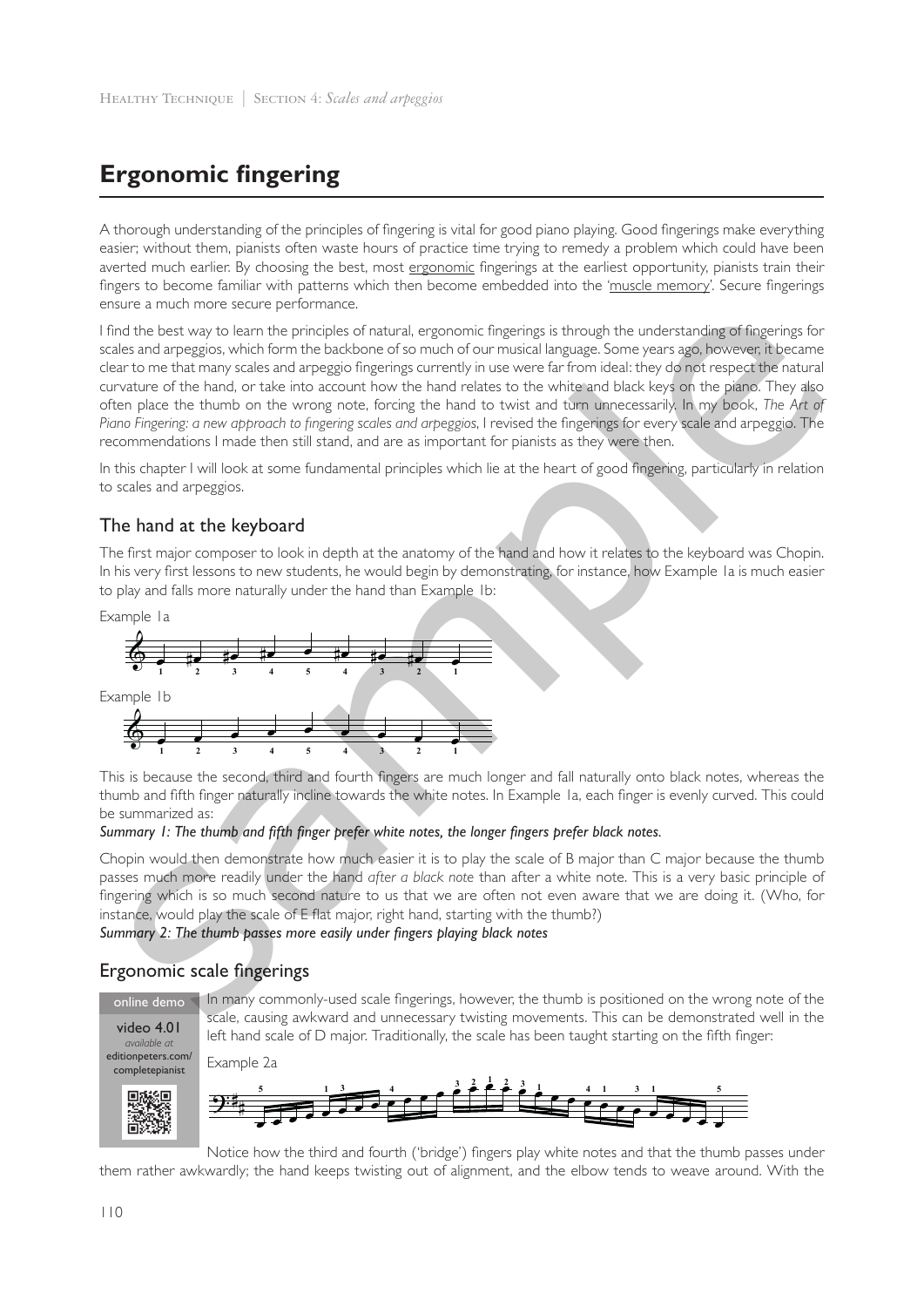# **One hand: two voices**

Pianists often have to play two voices within one hand. This might be a passage of double notes where two voices move in parallel (see *Double notes*); or it could be two independent voices, such as in a fugue (see *Contrapuntal playing*). In this chapter I will be discussing and demonstrating how to play a beautiful cantabile melody in the foreground with a delicate accompanying figure in the background, with just one hand.

#### The advantages and disadvantages of exercises for two parts in one hand

There are numerous exercises and studies available which involve sustaining certain notes while the other fingers play an accompanying figure. If used in the right way, these can be of some benefit, but they can also be very damaging to small or weak hands if approached in the wrong way.

Firstly, it is particularly important not to press the sustained notes heavily into the keys – any pressure needs to be released immediately after sounding the note. Teachers, for instance, should avoid terms like 'pressing' or 'holding the note down': instead, 'resting lightly on the note' helps to avoid any prolonged pressure.

In his foreword to Pischna's Exercises, Beringer (himself a composer of piano exercises) wrote, 'I have experienced in my own teaching that very grievous mistakes are frequently made in the way these exercises are taught and practised: mistakes which may lead to partial disablement of the hands, by over-stretching the fingers and overstraining the muscles of the arm. The sustained notes ought to be held down steadily but quite lightly, with only just sufficient weight (or pressure) to retain the keys at their bottom level.'<sup>1</sup>

Also avoid exercises with excessive stretches which might cause tightness in the wrist, especially if you have small hands. Only play two-voice exercises *forte* when you can play them freely and without strain.

#### Some exercises for non-synchronized voicing

By the term 'non-synchronized voicing', I refer to exercises and pieces where the melody notes are played first and the accompaniment notes follow, as in Examples 1a, 1b and 2. In this type of passage, there is sufficient time to play the melody note first with some support of the arm, then release all arm weight and play the other fingers with a delicate finger touch. Here I demonstrate two exercises for this type of passage. Example 1 is a very simple exercise of my own devising in which the hand 'divides in two' to differentiate between the sounds. Example 2 is a more advanced exercise by Brahms.

I suggest that you play Example 1a first as block chords, so that you become familiar with the pattern of the harmonic sequence and do not need to look at the score: you need to be able to put all your attention into sound and touch in this exercise. When playing Example 1a as written, the pause between the melody notes and the accompaniment will give you time to prepare for the different kinds of touch.



Example 1a

<sup>1</sup> Josef Pischna, *60 Progressive Exercises for the Pianoforte*, edited by O. Beringer, London, Augener, 1915.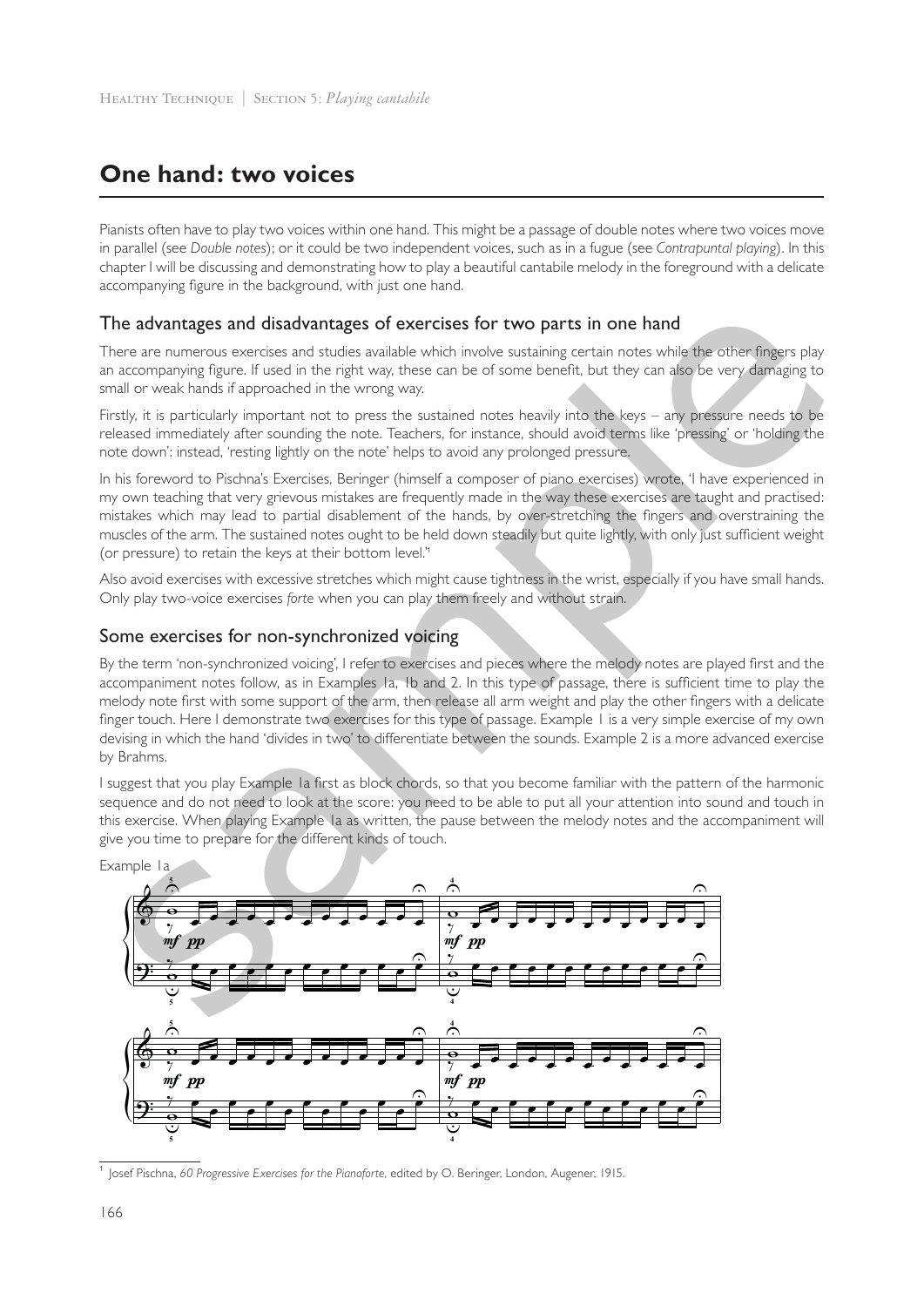#### *Balancing melody and accompaniment*

In Example 1a, align the forearm with the fifth finger (swivelling the wrist round if necessary) then play the first *sustained note with a cantabile Parachute touch. After sounding the note, just rest lightly on the keybed – do not press. Pause and check that there is no tension whatsoever in the other fingers – they should feel 'empty' and free. Now without actually depressing the keys, just touch the surface of the keys for the accompaniment notes ('shadowing' or 'miming' the notes). Continue to the end of the exercise, 'walking along the keybed' with the fourth and fifth fingers.* 

When you are able to divide the hand successfully in this way, start to sound the inner notes with a leggiero finger *touch (see* Playing pianissimo*).* 

Any work that you do on Example 1a will pay off when you start to practise Example 1b. The muscles will automatically do whatever is necessary to switch quickly between the different layers of sound.

Example 1b





Example 2 uses a similar technique to Example 1, and I recommend that you also practise this exercise initially with a pause on the first note of each bar, to allow time to prepare the change in touch. Pianists with a small to medium span should be careful how they approach Example 2 as it involves some wider stretches between the fingers: I recommend studying the section on 'Minimizing the stretch' on page 86 before approaching this exercise.

#### *Brahms exercise*

video 5.16 *available at* editionpeters.com/ completepianist



online demo *In Example 2, align the forearm with the fifth finger, then play the first note with a cantabile Parachute touch. Release any pressure, check that the wrist is soft and swivel it round to bring the thumb very lightly onto its key. Then let the wrist gradually swivel back towards fifth-finger alignment as you play the next three notes with a leggiero touch and so on. As the wrist brings each finger into position you are also minimizing the stretch between the fingers.*

> *Initially the undulating elliptical wrist movements will be quite large, but as the tempo increases the movement becomes much more refined, although the wrist will continue to feel soft and 'elastic'. The smaller your span, the bigger the movement you will need. Pianists with very large hands may not need any movement at all, but will still find that a slight swivelling will improve the quality of sound.*

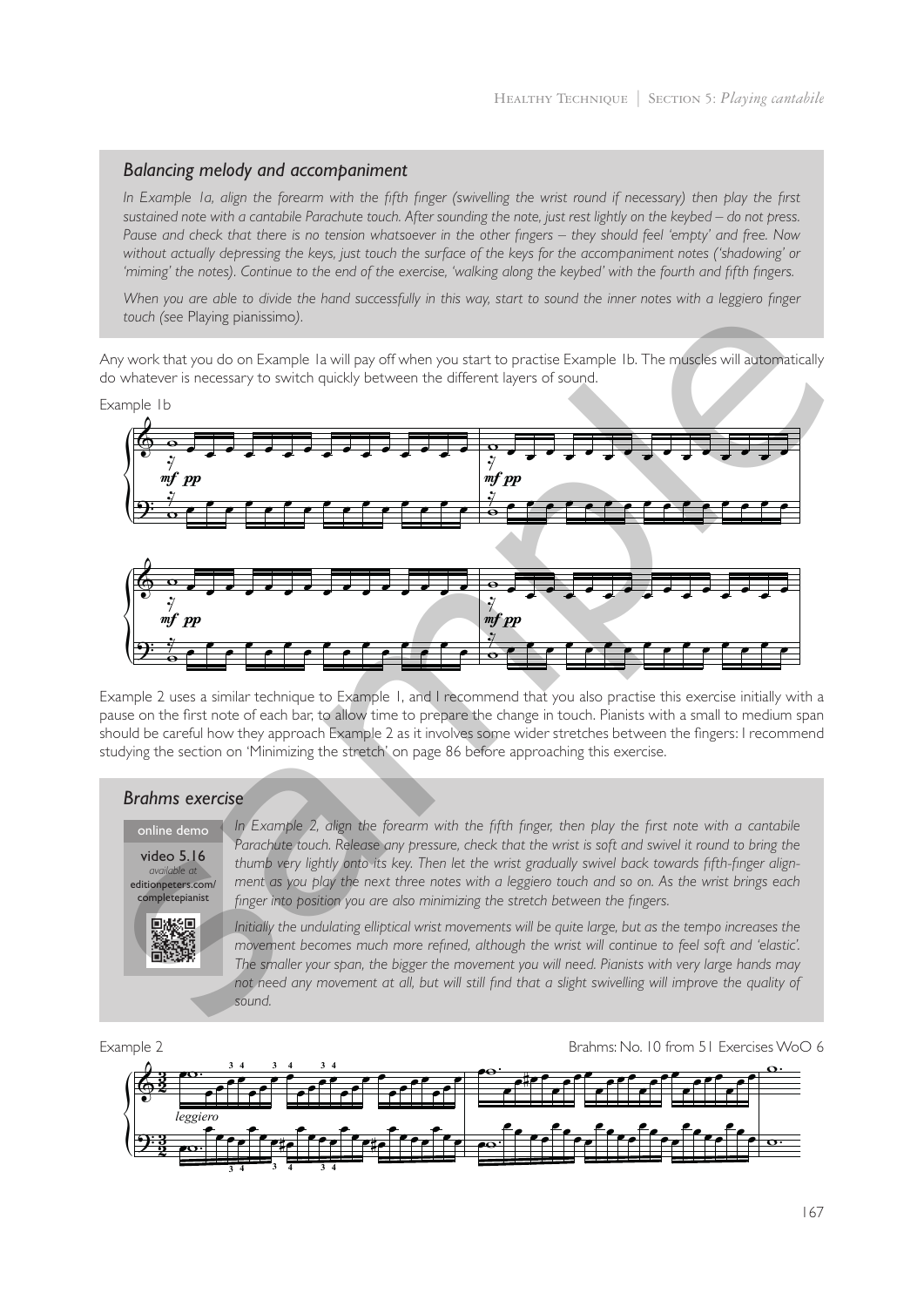# **Releasing forearm tension**

All the exercises in this book are intended to return the body to its natural state, in which muscles are not only strong, but also in balance. If muscles have good tone and are neither too tense nor too lax, they alternate quickly between tension and release, avoiding any long-term build-up of tension. When forearm muscles, however, are holding an excessive amount of 'static tension', they are no longer able to release quickly: they become fatigued and, not only do they feel uncomfortable or painful in themselves, they also severely restrict the movement of the fingers.

Chapters in this book which are particularly helpful for reducing forearm tension include:

- *• The Roskell warm-ups*.
- *• The pianist's elbow*.
- *• The pianist's wrist*.
- *• The Parachute touch*, *The Nimble finger touch* and *The Singing finger touch*.
- *• Releasing the non-playing fingers*.
- *• Full arm-release chords*.
- *• Rotation technique*.

Any reader who uses these techniques regularly should not experience forearm tension or pain. However, if you do still have tension, perhaps as a result of years of playing with a lot of pressure, then it is worth considering what may have caused the tension in the first place, so that you can avoid it in future.

#### Main causes of forearm tension

#### *Co-contraction*

In order to lift the hand or finger, the extensor muscles in the upperside of the forearm needs to contract. To allow the hand or finger to depress the key, the flexor muscles need to contract and the extensor muscles needs to release to allow it to do so. However, if you push the hand down into the keyboard without simultaneously releasing the extensor muscles, both antagonistic muscles pull against each other, causing 'co-contraction': the simultaneous contraction, or tightening, of opposing muscles. Over time, co-contraction can cause chronic tension. by feel uncomfortable or painful in themselves, they also severely restrict the movement of the fingers.<br>
The phone of work which are particularly helpful for resturing forearm tension include:<br>
The phone of work which are

Co-contraction can be resolved by learning how to release each set of muscles spontaneously as soon as they have finished their action, so that the hand and finger can move without resistance.

#### *High finger action*

A high finger action does not, as is commonly believed, strengthen the fingers. It is very tiring for the forearm and ultimately reduces finger independence and strength. It is always important to bear in mind that the piano sound is produced by depressing the piano key, not by lifting the hand or finger high above the key surface. I often have to remind students who play with high finger touch that 'the piano is down there, not up at the ceiling!' Very little effort is required to lift the finger from the keybed: the key and the finger just rebound by themselves (see *Note-endings and jeu perlé*).

#### *Overly curved fingers*

Excessively curved fingers also over-use the extensor and flexor muscles in the forearm. In contrast to this, the exercises in *Strengthening the hand*, and the techniques such as the Nimble finger touch and the Singing finger touch focus on using the intrinsic hand muscles. These muscles are situated in the hand itself and their action does not tire the forearm at all.

#### *Weak hands*

If the hand muscles are weak, pianists tend to over-compensate by tensing the wrist and elbow to achieve power. To play the piano effectively, the hand needs to be strong enough to retain its arch, and the power needs to come primarily from the upper arm, not the forearm (see *Strengthening the hand*).